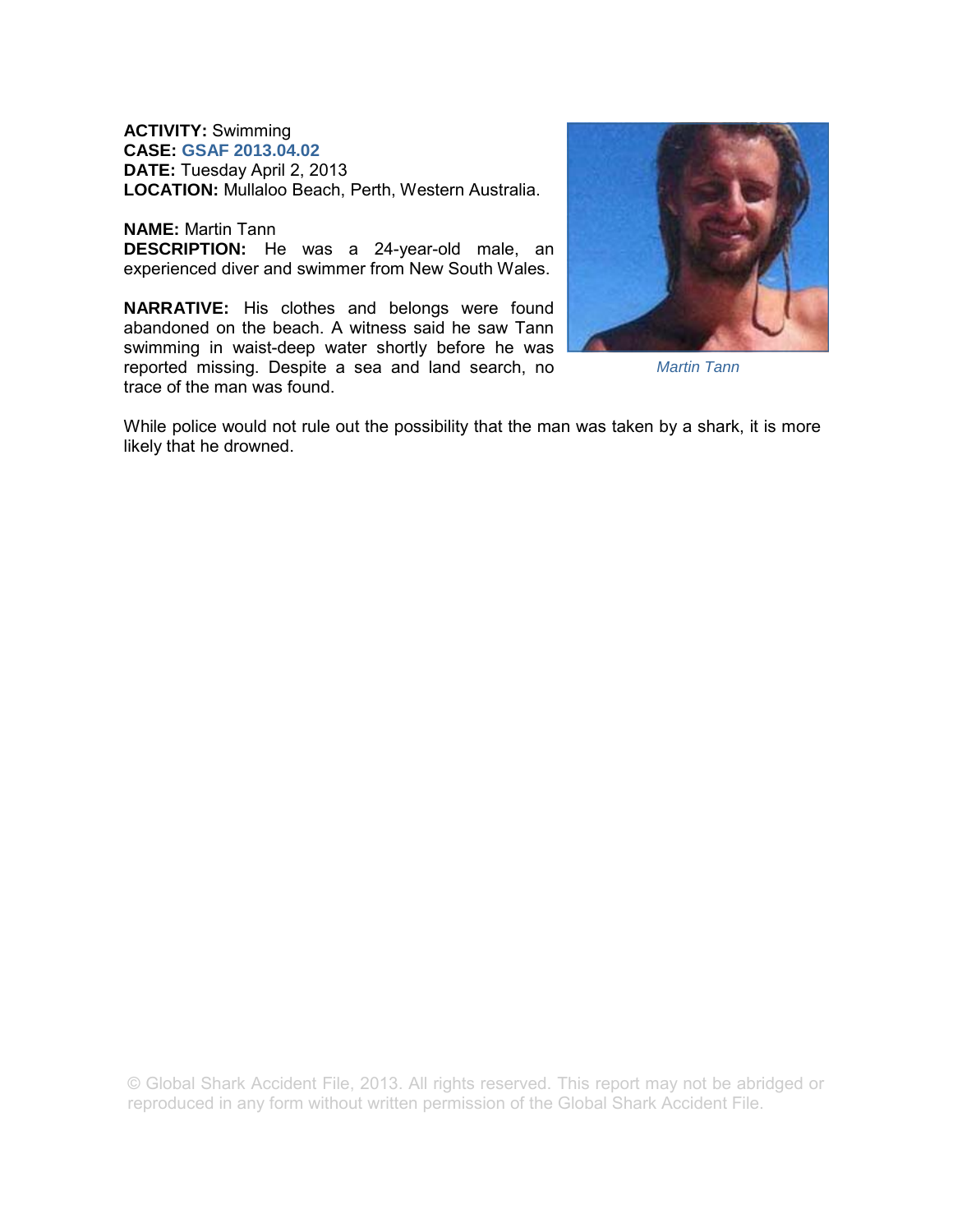## **Shark attack theory in missing man case**

Fears that a man missing from a Perth beach was taken by a shark are growing as search efforts have so far failed to find any sign of him.

While it has not been confirmed if Martin Tann, 24, who is from New South Wales, even entered the water before disappearing on Tuesday, Senior Sergeant Peter Trivett told ABC Radio on Thursday morning that a shark attack could not be ruled out.

But a shark attack could be more likely after a witness came forward overnight to tell police they saw Mr Tann enter the water on Tuesday afternoon.



*Martin Tann* 

The section of water where Mr Tann went missing from was the same area a shark took a bite out of a surf ski last year. In the past couple of years Western Australia has been deemed "shark attack capital" of the world following five fatal shark attacks in the past 19 months.

On Wednesday, as searchers scoured the coast from air, land and sea, Surf Life Saving WA reported shark sightings off Fremantle, Ocean Reef, Leighton's Beach and Clayton Beach.

In June 2012 Martin Kane was tipped into the water by a three-metre shark at Mullaloo Beach when it launched at his surf ski. He had been paddling with a group of friends about 150 metres off shore at the time. Mr Kane tried to scare away the shark by throwing his paddle at it and was plucked to safety by a friend who paddled him to shore.

Mr Tann, is understood to have gone to Mullaloo Beach about 1pm on Tuesday, but from there police are not sure what happened. His belongings were found on the beach that afternoon and police were alerted that he was missing about 8.30pm. A full air, land and sea search, which was launched on Wednesday, failed to spot any sign of Mr Tann.

Originally from Narrabri, Mr Tann was staying with his uncle on holiday and was in Perth for a wedding. It is understood that his parents are travelling to Perth today as the search continues.

SOURCE: Aleisha Orr, WA Today, April 4, 2013, http://www.watoday.com.au/wa-news/sharkattack-theory-in-missing-man-case-20130404-2h8u1.html

## **Comments on this article included:**

- "Hard to believe that people are jumping to shark attack. If all we know is that he entered the water and disappeared. I would say there is a 99.9% probability that he drowned. Shark attack is about as likely as death by sting ray to the heart or dehydration."
- "It could have been a leopard seal that thought he was a penguin, or a whale that thought he was plankton or krill, whatever it was, murderous intent must be ruled out, under the new paradigm, the eater is always innocent. Long live the new paradigm, backwards is the new forwards, etc."

© Global Shark Accident File, 2013. All rights reserved. This report may not be abridged or reproduced in any form without written permission of the Global Shark Accident File